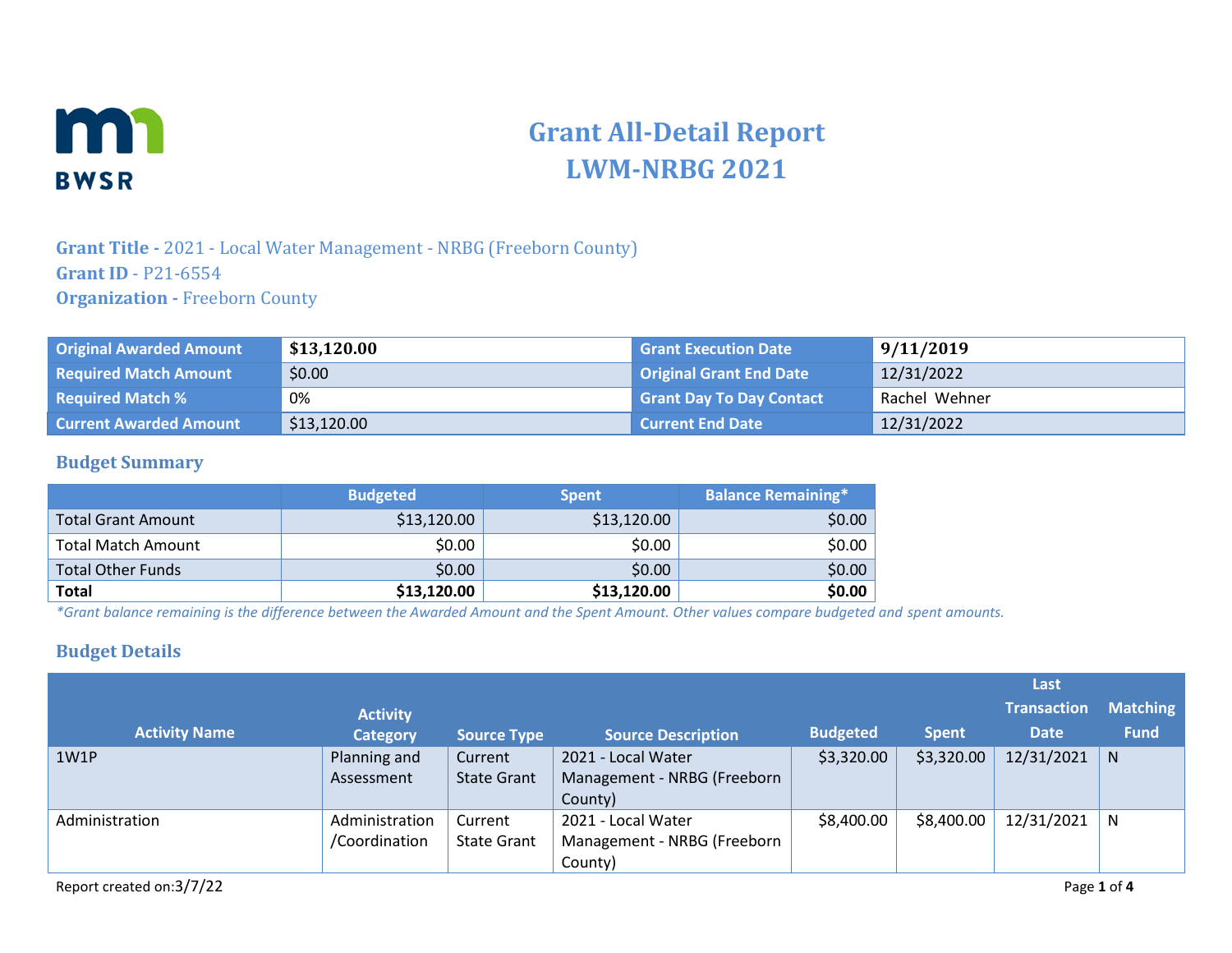|                      |                 |                    |                             |                 |              | Last               |                 |
|----------------------|-----------------|--------------------|-----------------------------|-----------------|--------------|--------------------|-----------------|
|                      | <b>Activity</b> |                    |                             |                 |              | <b>Transaction</b> | <b>Matching</b> |
| <b>Activity Name</b> | <b>Category</b> | <b>Source Type</b> | <b>Source Description</b>   | <b>Budgeted</b> | <b>Spent</b> | <b>Date</b>        | <b>Fund</b>     |
| <b>Well Testing</b>  | Monitoring/Da   | Current            | 2021 - Local Water          | \$1,400.00      | \$1,400.00   | 12/31/2021         | N               |
|                      | ta Collection   | <b>State Grant</b> | Management - NRBG (Freeborn |                 |              |                    |                 |
|                      |                 |                    | County)                     |                 |              |                    |                 |

#### **Activity Details Summary**

| <b>Activity Details</b> | Total Action Count Total Activity Mapped | <b>Proposed Size / Unit</b> | <b>Actual Size / Unit</b> |
|-------------------------|------------------------------------------|-----------------------------|---------------------------|
|                         |                                          |                             |                           |

## **Proposed Activity Indicators**

| <b>Activity Name</b> | <b>Indicator Name</b> | <b>Value &amp; Units</b> | Waterbody <sup>1</sup> | <b>Calculation Tool</b> | Comments |
|----------------------|-----------------------|--------------------------|------------------------|-------------------------|----------|
|                      |                       |                          |                        |                         |          |

#### **Final Indicators Summary**

| <b>Total Value</b><br><b>Indicator Name</b><br><b>Unit</b> |
|------------------------------------------------------------|
|------------------------------------------------------------|

## **Grant Activity**

| <b>Grant Activity - 1W1P</b> |                                                                                                                                                                                                                                                                                                                                          |                 |           |
|------------------------------|------------------------------------------------------------------------------------------------------------------------------------------------------------------------------------------------------------------------------------------------------------------------------------------------------------------------------------------|-----------------|-----------|
| <b>Description</b>           |                                                                                                                                                                                                                                                                                                                                          |                 |           |
| <b>Category</b>              | PLANNING AND ASSESSMENT                                                                                                                                                                                                                                                                                                                  |                 |           |
| <b>Start Date</b>            | $1$ -Jan- $21$                                                                                                                                                                                                                                                                                                                           | <b>End Date</b> | 31-Dec-21 |
| <b>Has Rates and Hours?</b>  | Yes                                                                                                                                                                                                                                                                                                                                      |                 |           |
| <b>Actual Results</b>        | Time tracking for Env Health Coordinator. 106 hours at \$56.20 per hour, totaling \$5957.20.<br>Time was spent on the implementation of the Cedar-Wapsipinicon comprehensive water plan and the creation of the Shell<br>Rock - Winnebago Comprehensive watershed management plan and the Le Sueur watershed management plan that is not |                 |           |
|                              | yet complete.                                                                                                                                                                                                                                                                                                                            |                 |           |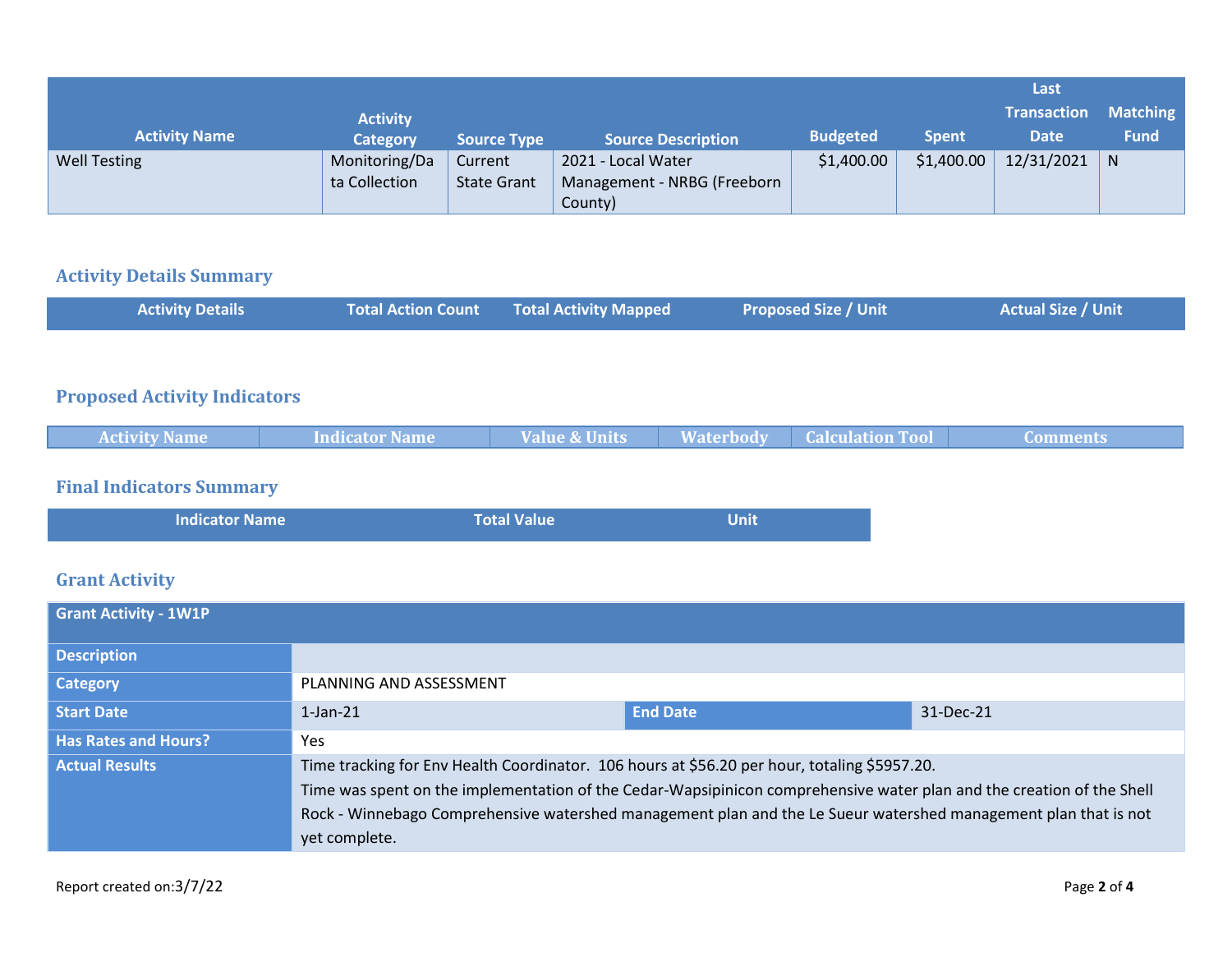| <b>Grant Activity - Administration</b> |                                                                                                |                 |           |
|----------------------------------------|------------------------------------------------------------------------------------------------|-----------------|-----------|
| <b>Description</b>                     |                                                                                                |                 |           |
| <b>Category</b>                        | ADMINISTRATION/COORDINATION                                                                    |                 |           |
| <b>Start Date</b>                      | $1$ -Jan- $21$                                                                                 | <b>End Date</b> | 31-Dec-21 |
| <b>Has Rates and Hours?</b>            | Yes                                                                                            |                 |           |
| <b>Actual Results</b>                  | Time tracking for Env Health Coordinator. 150.5 hours at \$56.20 per hour, totaling \$8458.10. |                 |           |
|                                        | Time was spent for administration.                                                             |                 |           |

| <b>Grant Activity - Well Testing</b> |                                                                                                       |                 |           |
|--------------------------------------|-------------------------------------------------------------------------------------------------------|-----------------|-----------|
| <b>Description</b>                   |                                                                                                       |                 |           |
| <b>Category</b>                      | MONITORING/DATA COLLECTION                                                                            |                 |           |
| Start Date                           | $1$ -Jan- $21$                                                                                        | <b>End Date</b> | 31-Dec-21 |
| <b>Has Rates and Hours?</b>          | <b>Yes</b>                                                                                            |                 |           |
| <b>Actual Results</b>                | Time tracking for Env Health Coordinator. 26 hours at \$56.20 per hour, totaling \$1461.20.           |                 |           |
|                                      | Time was spent on on water testing of private wells. 94 water samples were taken for local residents. |                 |           |

#### **Grant Attachments**

| <b>Document Name</b>                             | <b>Document Type</b>      | <b>Description</b>                                        |
|--------------------------------------------------|---------------------------|-----------------------------------------------------------|
| 2020/2021 Natural Resources Block Grant          | <b>Grant Agreement</b>    | 2020/2021 Natural Resources Block Grant - Freeborn County |
| 2020/2021 Natural Resources Block Grant EXECUTED | <b>Grant Agreement</b>    | 2020/2021 Natural Resources Block Grant - Freeborn County |
| <b>All Details Report</b>                        | <b>Workflow Generated</b> | Workflow Generated - All Details Report - 01/08/2021      |
| <b>All Details Report</b>                        | <b>Workflow Generated</b> | Workflow Generated - All Details Report - 01/14/2021      |
| <b>All Details Report</b>                        | <b>Workflow Generated</b> | Workflow Generated - All Details Report - 12/28/2021      |
| <b>All Details Report</b>                        | <b>Workflow Generated</b> | Workflow Generated - All Details Report - 01/18/2022      |
| <b>All Details Report</b>                        | <b>Workflow Generated</b> | Workflow Generated - All Details Report - 01/18/2022      |
| <b>Env Health Coordinator Time Tracking</b>      | Grant                     | 2021 - Local Water Management - NRBG (Freeborn County)    |
| <b>Financial Report</b>                          | Grant                     | 2021 - Local Water Management - NRBG (Freeborn County)    |
| billing rate                                     | Grant                     | 2021 - Local Water Management - NRBG (Freeborn County)    |